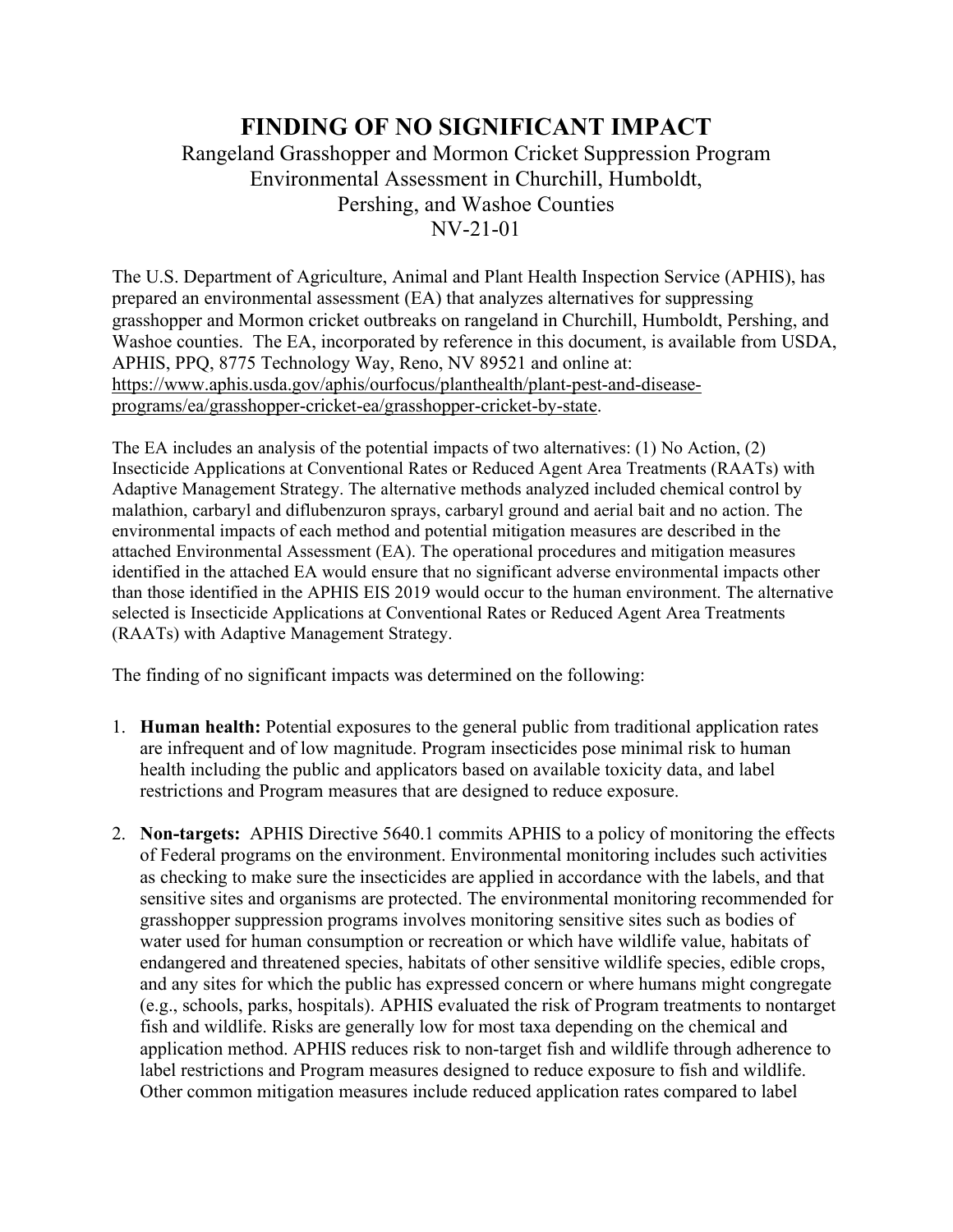rates, the use of alternating swaths and single applications per season that collectively reduce exposure to fish and wildlife water. Impacts on non-target terrestrial arthropods would be minimized by the insecticide choices and by the reduction in area coverage.

- 3. **Endangered and threatened species:** In accordance with section 7 of the Endangered Species Act (ESA) consultation is conducted with United States Fish and Wildlife Services (USFWS) for any action authorized, funded, or affected by a Federal agency that may affect listed endangered or threatened species or their critical habitats. The APHIS PPQ Nevada State Office provided a Biological Assessment (BA) to USFWS to determine the potential impact from the proposed treatment. Concurrence was granted by USFWS to APHIS on March 26, 2021 by local USFWS staff in Reno, Nevada for the 2021, 2022, and 2023 treatment seasons. The USFWS letter of concurrence can be found in appendix D of the EA. After treatment blocks are established, site specific consultation with USFWS will take place before treatments are made to identify any sensitive species at a local scale. Protection measures that resulted from the national and local consultation processes with U.S. Fish and Wildlife Service will be implemented and therefore, the proposed suppression program is not likely to adversely affect endangered or threatened species or their habitats.
- 4. **Socioeconomic issues:** Ranchers (livestock owners) are the major social group that is economically impacted by rangeland grasshopper infestations. Extensive grasshopper infestations deplete the natural plant resources. Losses occurred from reduced available range forages for livestock and wildlife can be considerable, and thus cause starvation, sickness, and mortality among these animals. Socioeconomic issues are expected to be less significant under the preferred alternative, as anticipated under the No Action Alternative.
- 5. **Cultural resources and events:** No local or Tribal cultural resources or events are likely to be affected negatively by the proposed treatment. Suppression efforts generally take place outside of culturally significant areas that have been impacted by past and current land use activities. All treatments are done under request of the land manager. In areas of cultural significance, the requesting land manager would indicate sensitive or culturally significant areas. APHIS would adhere to all buffers and/or mitigation measures put in place by the land manager, thereby negating adverse effects to cultural resources and events.
- 6. **Executive Orders 12898 (low income and minorities), 13045 (children), and 13186 (migratory birds):** Low-income farmers and ranchers would comprise, by far, the largest group affected by APHIS program efforts in this area of concern. APHIS intervention to locally suppress damaging grasshopper infestations would stand to greatly benefit, rather than harm, low-income farmers and ranchers by helping them to control grasshopper threats to their livelihood. Suppressing grasshopper infestations on adjacent public or private rangelands would increase inexpensive available forage for their livestock and would significantly decrease economic losses to their crop lands by invading grasshoppers. APHIS strictly adheres to chemical label instructions and APHIS Treatment Guidelines and Operational Procedures that will mitigate potential effects on low income and minority populations in and around proposed treatment areas.

Impacts on children would be minimized by the implementation of the Treatment Guidelines: